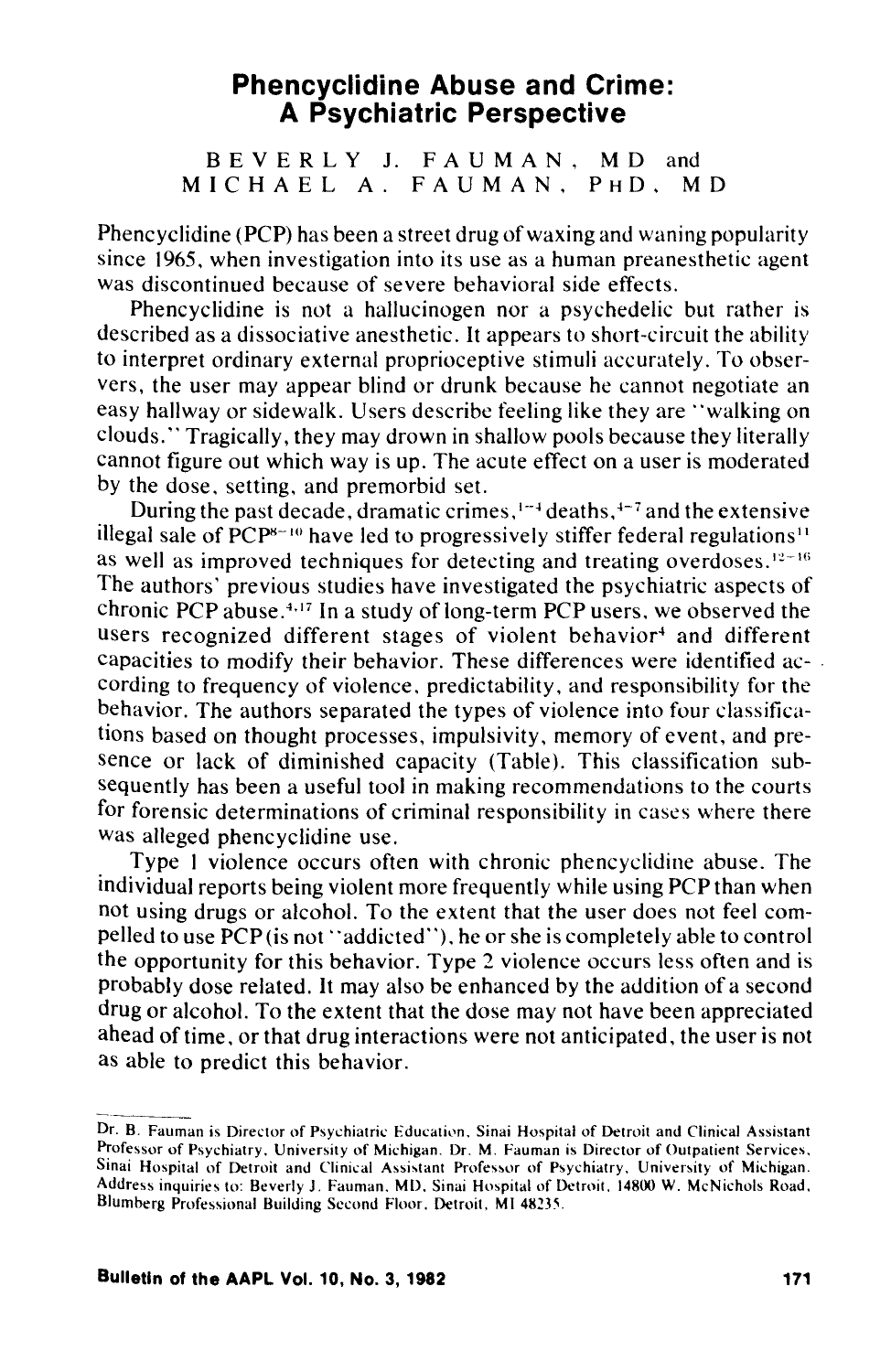|        | Table. Violence Associated with PCP Use<br>Characteristics of the                       |                                                                                 |           |                                                                                                  |
|--------|-----------------------------------------------------------------------------------------|---------------------------------------------------------------------------------|-----------|--------------------------------------------------------------------------------------------------|
|        |                                                                                         |                                                                                 |           |                                                                                                  |
|        | <b>Violent Behavior</b>                                                                 | <b>Mental Status</b>                                                            | Frequency | <b>Comments</b>                                                                                  |
| Type 1 | Reality oriented.<br>goal directed                                                      | Oriented, coherent                                                              | Common    | Often associated with<br>chronic PCP use.                                                        |
| Type 2 | Unexpected,<br>impulsive                                                                | Decreased impulse<br>control                                                    | Common    | Occurs within hours.<br>This is the usual<br>"drug effect."                                      |
| Type 3 | Unexpected, bizarre,<br>often with some element<br>of sadism or<br>stereotyped behavior | Some impairment<br>of reality testing                                           | Very rare | Idiosyncratic,<br>probably not dose<br>related. Occurs often<br>2-3 days after last<br>drug use. |
| Type 4 | Severe disorganized<br>behavior, usually<br>uncoordinated, chaotic                      | No impulse control.<br>poor reality testing,<br>usually no memory<br>for event. | Uncommon  | Dose related, usually<br>within hours after<br>ingestion. May be<br>related to polydrug use.     |

Type 3 violence is quite unusual. It is probably most like the prolonged PCP psychosis<sup>18-23</sup> in that it occurs unpredictably in a very small portion of users who probably have a premorbid propensity to psychosis. It is a drug-precipitated psychosis, which may even occur after evidence of the drug is no longer present in the system.

Type 4 violence is similar to the emergence psychoses that first led to the halt in investigations of the use of phencyclidine as an anesthetic agent.  $19.20$ It is also similar to that frequently seen in the emergency department and can probably best be characterized as an acute toxic organic brain disorder. It clears as the drug clears. Type 4 behavior is familiar to medical professionals. but it should be stressed that this is an uncommon reaction to PCP.

This article describes features of PCP-related crimes and compares these features with the classification of the types of violence derived from our studies of chronic users of phencyclidine. We describe four cases on which we have been consulted and discuss how we would structure the information from each case into a consultation.

## **PCP-related Crimes**

The defendant in a crime of violence in which PCP is implicated often claims to have no memory of the crime. Thus. his or her mental state at the time of the offense is difficult to determine. Psychiatric interviews usually take place weeks to months after the fact. further complicating the picture. However. certain characteristics commonly are seen in the defendant who has experienced a PCP-related psychosis. He or she has no memory of the crime or may have a very distorted recollection of something that went on at that time. This recollection often has a bizarre quality. with distorted body image and a delusional idea about the victim. Currently. the defendant may be upset or appalled by the crime but. not uncommonly, seems to have no affect about it. Often the victim was a friend or an acquaintance, and the defendant has no history of violent behavior. He or she may be described by friends as passive. non-violent. or quiet.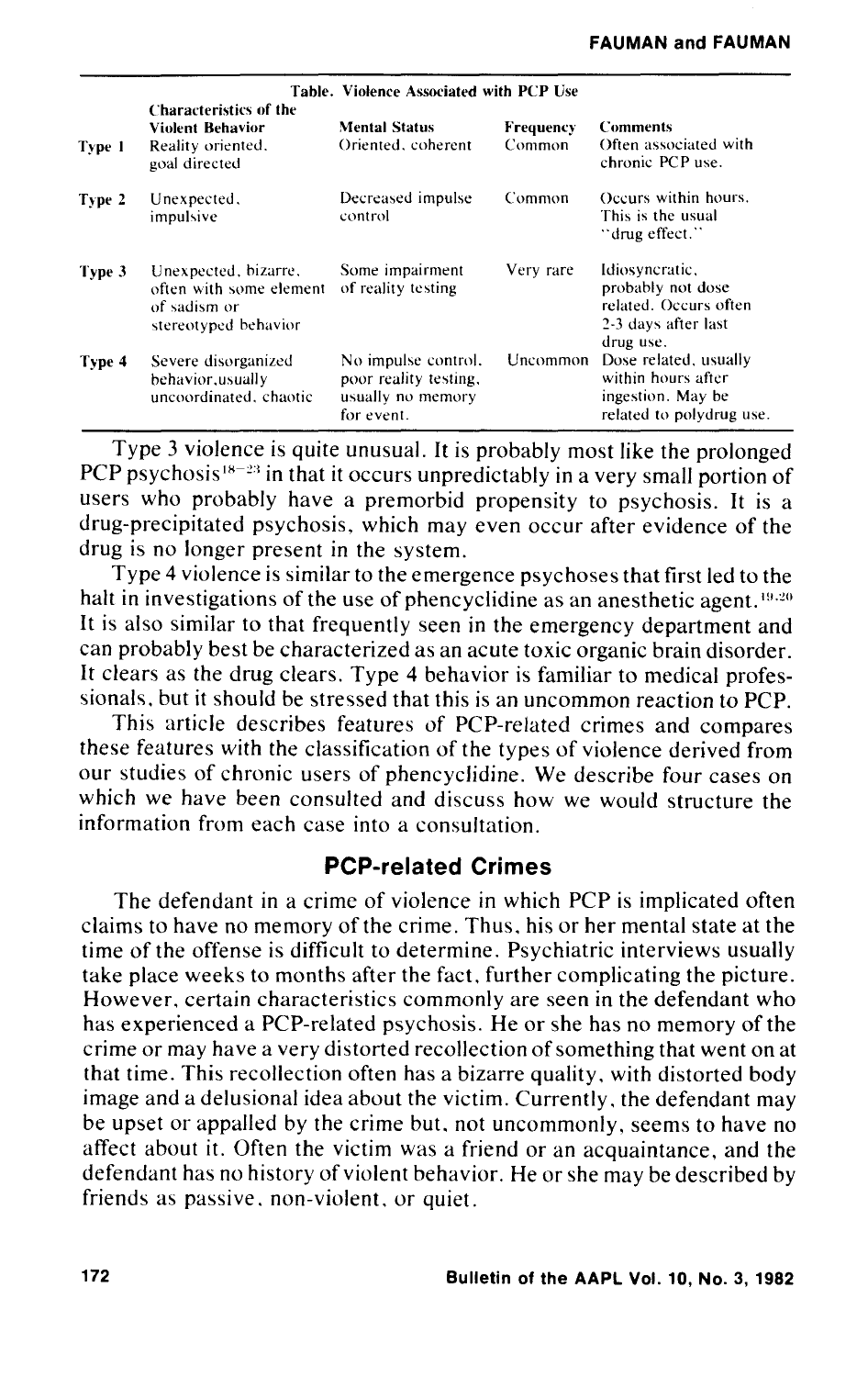### PHENCYCLIDINE ABUSE AND CRIME

The nature of the drug use may help determine its impact on the crime. Phencyclidine generally has some enhancing effect on the person's normal behavior.<sup>20</sup> Normally quiet people become quieter ("mellowed out"), while people who are active and aggressive tend to become more so. Phencyclidine also appears to enhance the tendency to violence when combined with other drugs or alcohol.<sup> $4.6$ </sup> "Bad trips" are more likely to come to the attention of medical personnel in the naive user than in a chronic user, and to some extent seem to be dose related. However, tolerance develops, so that a bad trip in a naive user may be precipitated by a comparatively smaller dose than in a chronic user. It is important to bear in mind that "street" doses are not accurately measured and that purity of samples varies widely from one geographic location to another. In general, standard single doses are worth two to three dollars on the street. One can get some sense of the defendant's sophistication with respect to PCP by finding out how much is used, how often, and by what route. More frequent users buy "wholesale" or are, very commonly, sellers themselves. They may be using up to a "dime" (ten dollars worth) and often inject themselves two or three times a day.

When inquiring about drug use around the time of the crime. look for prior' 'bad trips" or psychotic reactions associated with drug use. 1ft he user had bad reactions to the drug in the past, it is difficult to present to a court that he or she was not responsible for actions. In one particularly brutal murder case, in which one of us was consulted (MAF), the defendant probably jeopardized his defense by using phencyclidine while awaiting· trial, even though he did not engage in a second bizarre mutilation.

The crime may not take place on the same day as the phencyclidine use. Numerous studies demonstrate that phencyclidine is slow to clear from the body,<sup>24,25</sup> and some authors believe it may be sequestered in fat stores for weeks or months.<sup>25</sup> It is also believed that a psychotic reaction may be precipitated in a vulnerable individual and last for many weeks, even though no phencyclidine can be detected in body fluids.<sup>12</sup> In our experience, however, when phencyclidine appeared to influence the crime, it was taken within two to three days of the crime.

Frequently witnesses who saw the defendant during or around the time of the crime remark that he or she appeared to be acting strangely. for example, not intimidated by police threats or even by gunshot wounds or other injuries.

Certain types of injuries and crimes seem more typical for Type 3 violence. The behavior is often stereotyped, resulting in multiple injuries. If the victim was murdered, the murder seems particularly bizarre or brutal. The instrument is often what was at hand, rather than a more standard weapon — hammers and ice picks, rather than guns or knives. The defendant not infrequently sustains injuries, which are sometimes self-inflicted. From witnesses or from the defendant, no obvious confrontation or secondary gain can be determined. The crime does not appear to have a motive.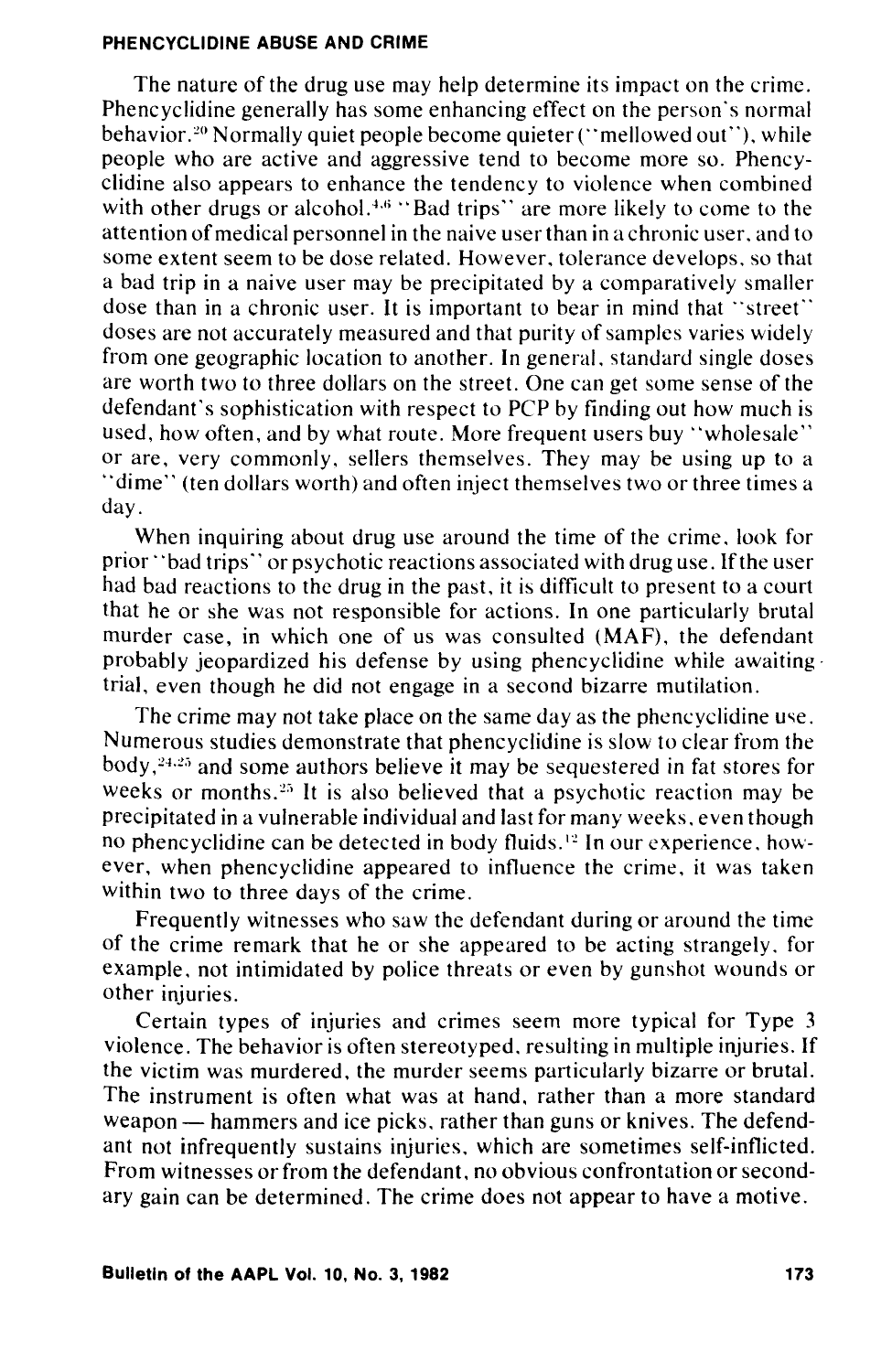The following four cases were referred to the authors because phencyclidine appeared to be implicated. Case D has been reported previously<sup>4</sup> and Case A was described in a legal journal. $2$ 

Case A A 29-year old white male was in custody awaiting trial on bank robbery charges. While in custody, he ingested a drug he had been told was "THC, an animal tranquilizer." Within one hour of consuming the drug, A blacked out and was rushed from jail to the hospital where he received emergency care. Medical records from the hospital reflect no skull fractures; traces of phenothiazines were present in his urine. All other laboratory tests were negative. He was discharged from the hospital four days later. On the day following his discharge from the hospital, A made sexual advances to a female jail guard, including physical contact and, as a result, was charged with assaulting a federal officer, a general intent crime. He asserted he had absolutely no memory of these events and that he did not regain full consciousness until many days after the assault.

Review of the medical records of Defendant's brief hospitalization revealed the following: upon initial examination, A had difficulty attending to the interview, he had lateral nystagmus and slurred speech, and he was unable to respond to simple verbal commands although he seemed alert. No puncture sites, no evidence of trauma, and no unusual odors were noticed.

In interviews with defense counsel and psychiatrists, A stated he had obtained a melted-down, brown, gummy tablet, about the size of a nickel, which he dissolved in water and ingested. Within thirty minutes, he felt light-headed and passed out. A's next clear memory was about three weeks following the ingestion of the drug. He was amnesiac for the incidents surrounding his hospitalization, had some bizarre perceptions that could be correlated with events of this period but was not fully alert until approximately three weeks later. Furthermore, defense psychiatrists determined as a result of their examinations that A suffered from a serious chronic neurosis.

Case B A 23-year old white female had used drugs, and particularly PCP, for ten years. On the evening of the crime, she accepted an invitation with several friends to go to a friend's house to "use drugs." After finishing the drugs, they drove to a tavern where Ms. B and a male friend put on masks and, using two guns, held up the bartender. They fled, but Ms. B was arrested by police. She initially denied knowledge of the crime, gave a false name, and demanded a lawyer. She was charged with armed robbery, a specific intent crime in the state in which it occurred.

Case C A 20-year old white male had used illicit drugs periodically over five years following his brother's suicide. He was in federal custody awaiting trial on charges of armed robbery. On mental status examination he was oriented, cooperative, and relaxed. He was distinctly naive and unselfconscious about his ideas of reference and delusions. His history of isolation, persecution, and depression predated his single known use of PCP by several years. He snorted some phencyclidine six months prior to this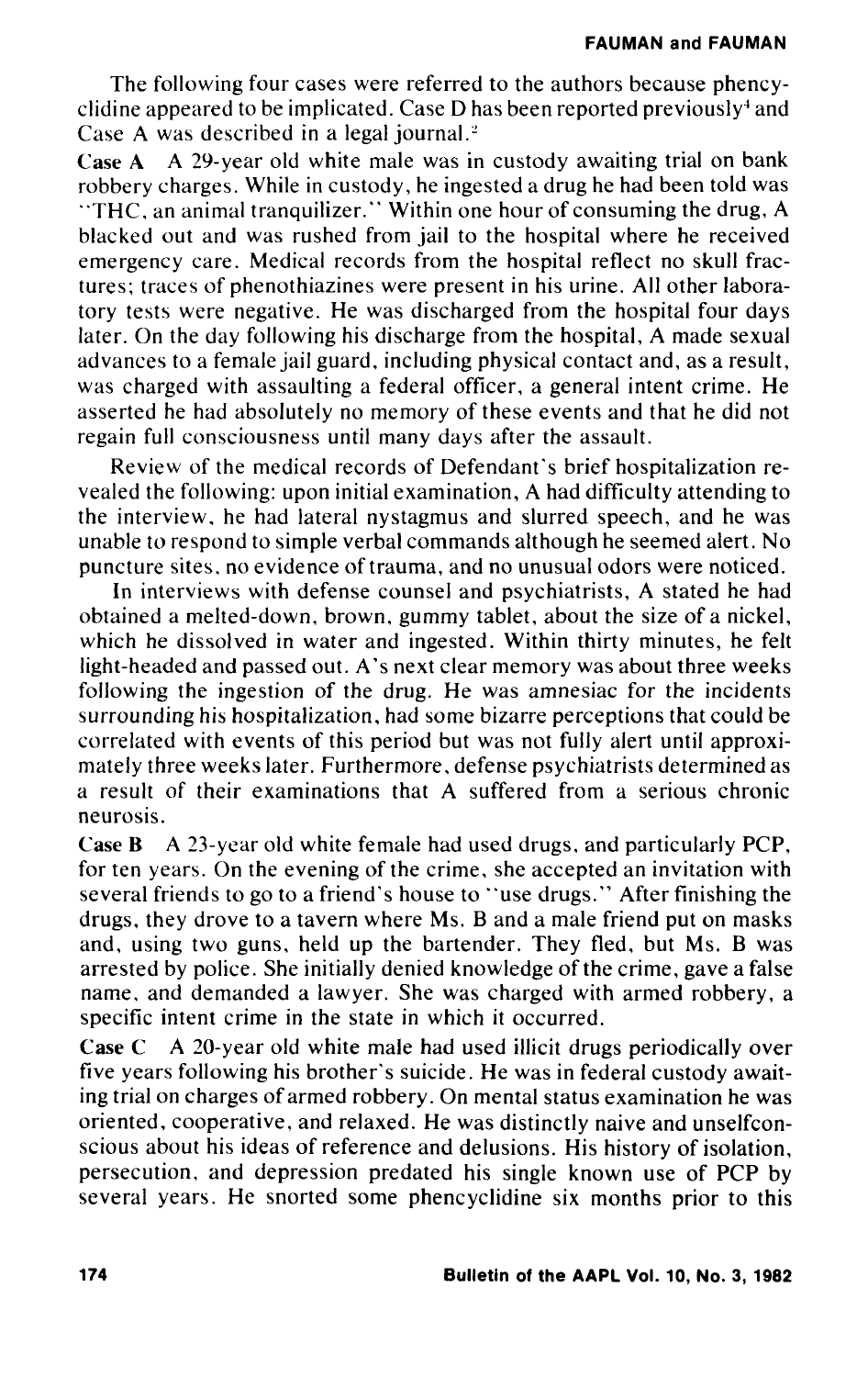#### PHENCYCLIDINE ABUSE AND CRIME

interview and believed it changed his life. He now felt he could control the weather. Previous feelings of helplessness or unimportance and fears of going crazy had disappeared. Over the next few months, he thought newspapers and television programs were referring to him personally and finally believed he was compelled to rob a bank to facilitate the SALT talks. He was charged with armed robbery.

Case D A 25-year-old skilled laborer had used PCP for six years. During a holiday weekend he injected approximately 2.5 g of PCP while also drinking beer and wine. Four days later, he stabbed his close friend in the arm, with no provocation, and chased him out of the house. His friend summoned the police, who found the friend's pregnant fiancée lying naked and dead on the floor with multiple stab wounds of the head, neck, and body. Mr. D lay a few feet away from her, stuporous, with multiple wounds (presumably selfinflicted) including deep lacerations of the neck and a deep penetrating stab wound of the abdomen. Pieces of human tissue were seen smeared on the wall.

During an extensive psychiatric interview, D was polite and cooperative, but unable to recall anything of the violent episode. Close friends testified that he was a quiet, non-violent individual.

## **Discussion**

In Case A, the patient had the criteria for acute psychosis, precipitated by PCP, but lasting far longer than drug alone should account for. The . behavior was random, unpredictable, and uncontrollable. The defendant had been a model prisoner and had trustee status. The prison guard testified that he seemed like a different person at the time of the assault. Temporary insanity would be a legitimate defense and was accepted in court. We would consider this an example of Type 3 violence.

Case B differs in that there is minimal distortion in perceptions, a clear memory for the events surrounding the crime, and in fact good evidence for planning and premeditation in the crime. Although PCP use is part of the picture, sociopathic personality disturbance is a greater factor. This crime appears to be goal directed and reality oriented. The defendant was advised to plead guilty. This would be an example of a Type I act.

Case C had a long history of psychotic ideation. His explanation for the crime had a delusional quality, with ideas of reference. The use of phencyclidine here was incidental, and it was necessary to explain this and something about schizophrenia to a jury, who found the defendant not guilty by reason of insanity.

Case D also had the criteria for an acute psychotic episode (Type 3 violence). As in case A, the behavior was unpredictable and unprovoked. The stab wounds had the character of stereotypy in that they were multiple. Further, the assailant had apparently stabbed himself multiple times. Further typical characteristics of the PCP psychosis were the lack of prior violent history and the amnesia for the violent event. Although the opinion